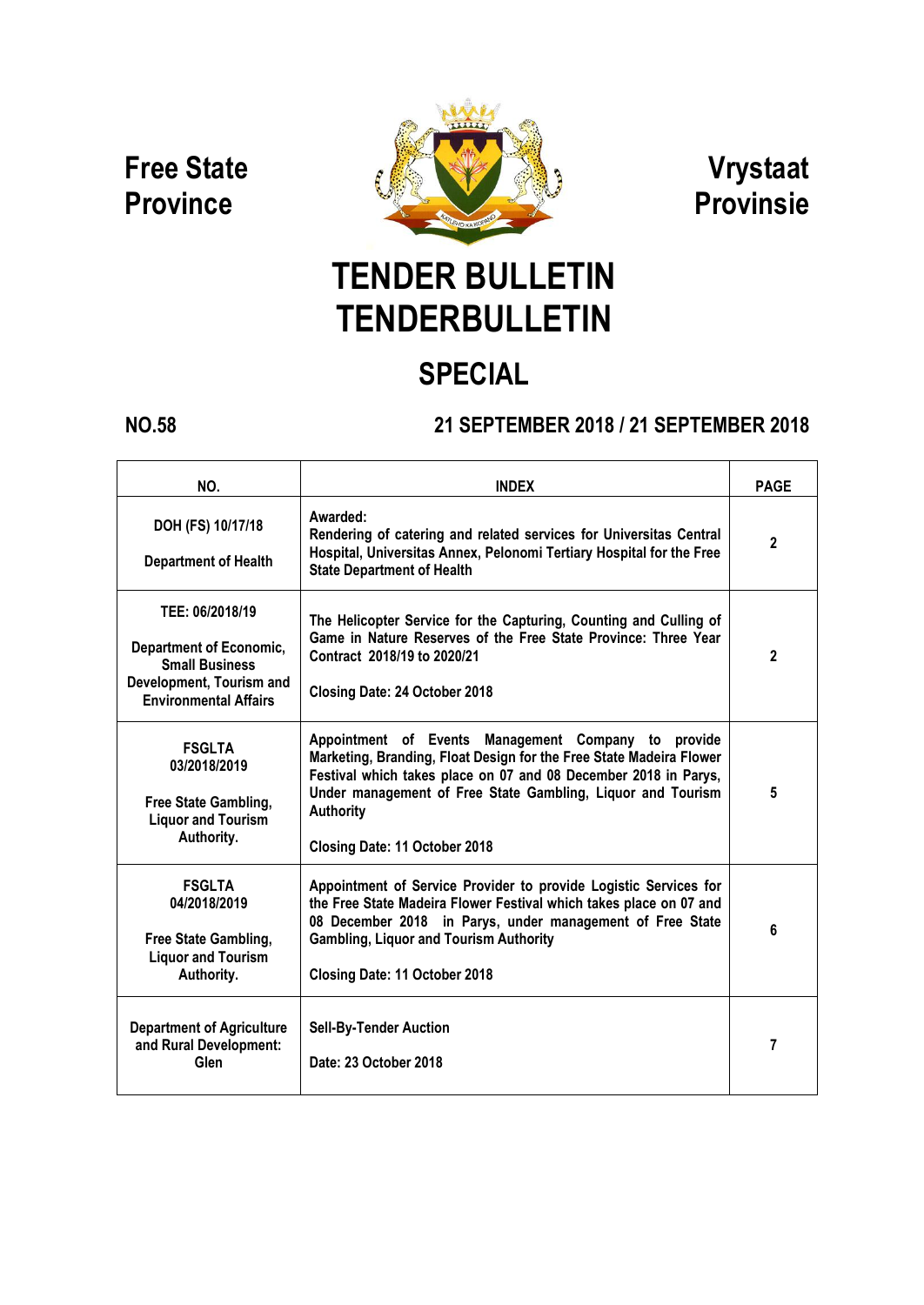### **DEPARTMENT OF HEALTH**

The following bid has been awarded.

### **Bid: DOH (FS) 10/17/18: Rendering of catering and related services for Universitas Central Hospital, Universitas Annex, Pelonomi Tertiary Hospital for the Free State Department of Health**

The bid has been awarded as follows: **Successful Bidder: Baikemetseng Bomme J/V Capitol Caterers** B-BBEE Level of Contribution: Level 1 Item: 1-12 Pricing (VAT included): R 113 632 926.00 Period: 01 October 2018 to 30 September 2021 Approved: Department of Health – Date: 14 September 2018

Any enquiries on the awards must be done in writing by the bidders.

### **DEPARTMENT OF ECONOMIC, SMALL BUSINESS DEVELOPMENT, TOURISM AND ENVIRONMENTAL AFFAIRS**

**THE FREE STATE DEPARTMENT OF ECONOMIC, SMALL BUSINESS DEVELOPMENT, TOURISM AND ENVIRONMENTAL AFFAIRS HEREBY INVITES TENDERS/BIDS FOR THE FOLLOWING:**

**TENDER FOR THE HELICOPTER SERVICE FOR THE CAPTURING, COUNTING AND CULLING OF GAME IN NATURE RESERVES OF THE FREE STATE PROVINCE: THREE YEAR CONTRACT 2018/19 TO 2020/21**

All tenders must be submitted with fully completed bid documents in original ink and must be submitted in a sealed envelope marked **"TENDER FOR THE HELICOPTER SERVICE FOR THE CAPTURING, COUNTING AND CULLING OF GAME IN NATURE RESERVES OF THE FREE STATE PROVINCE: THREE YEAR CONTRACT 2018/19 TO 2020/21. TEE: 06/2018/19** and placed in the **TENDER BOX C** or sent by registered mail for Attention: Director Supply Chain Management at the following address:

> Department of Economic, Small Business Development, Tourism & Environmental Affairs 113 ST ANDREW STREET BUILDING Ground Floor Bloemfontein 9300

Postal Address: Private Bag X20801 **Bloemfontein** 9300

The bids will be evaluated in terms of 80/20 PPPFA points system according to PPPFA Act and functionality as indicated in the Bid Documents, Specification and Terms of Reference.

### **EVALUATION PROCESS**

All tenders received will be subjected to a four stage evaluation process.

| Phase I                                                          | <b>Phase II</b>                                                                                                | <b>Phase III</b>                                    | <b>Phase IV</b>                                           |  |  |  |
|------------------------------------------------------------------|----------------------------------------------------------------------------------------------------------------|-----------------------------------------------------|-----------------------------------------------------------|--|--|--|
| <b>Administration and Mandatory bid</b><br>requirements          | Compliance                                                                                                     | <b>Functionality</b>                                | <b>Price and B-BBEE</b>                                   |  |  |  |
| Compliance with administration and<br>mandatory bid requirements | Tenders will be assessed<br>for compliance and<br>completeness. (South<br>African Civil Aviation<br>Authority) | Bids will be evaluated in<br>terms of functionality | Bids evaluated in terms of the 80/20<br>preference system |  |  |  |

--------------------------------------------------------------------------------------------------------------------------------------------------------

#### **Phase I – Mandatory Requirements**

All Tenderers who submit responsive submissions and: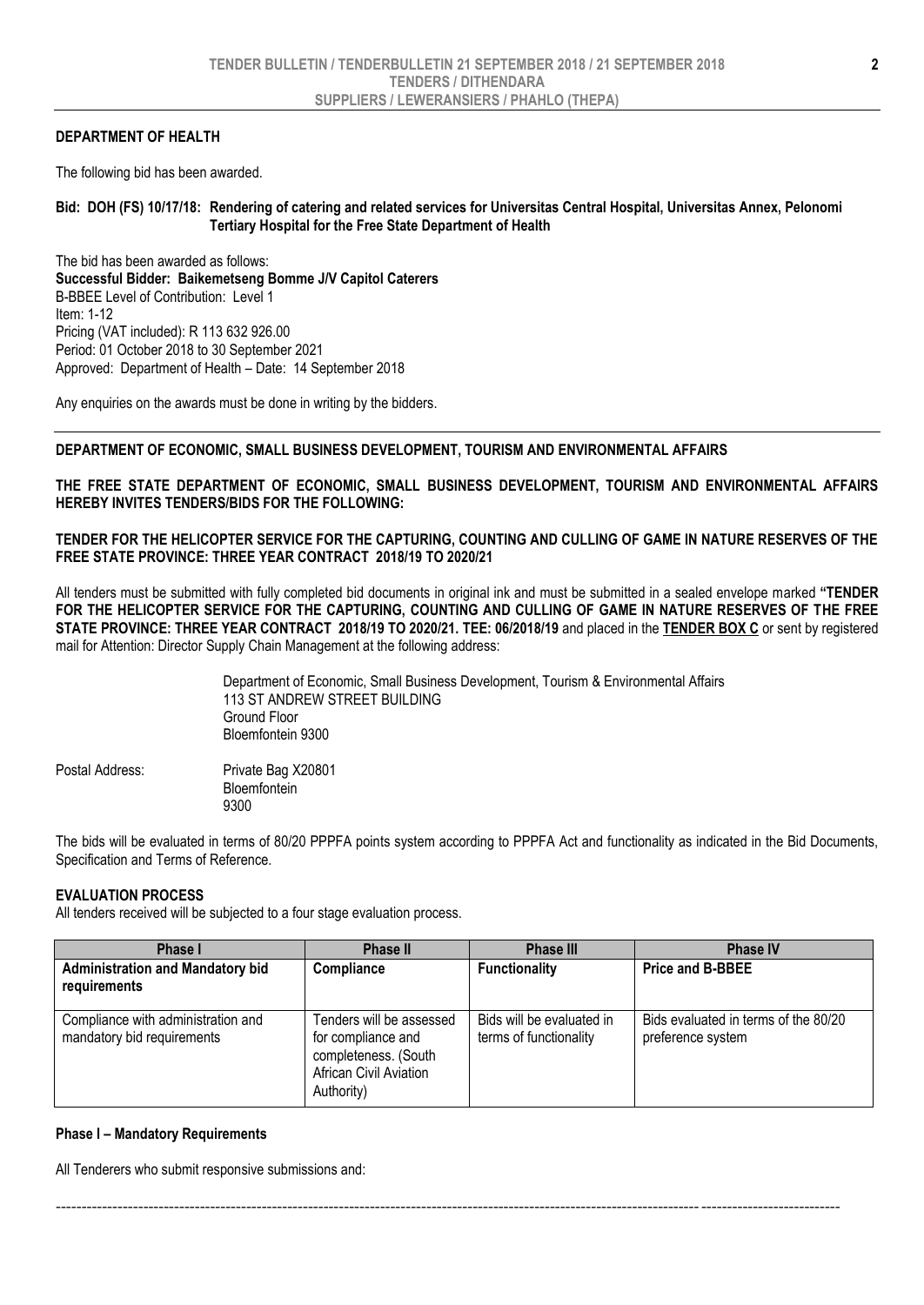### **1) Mandatory Requirements:**

- a) A valid Tax Clearance / Compliance Certificate, or a unique security Personal Identification number (PIN) issued by the South African Revenue Services (where Consortium / Joint Venture / Sub-contractors / Sub-consultants are involved, each party to the association must submit a separate Valid Tax Clearance / Compliance Certificate or a unique security personal Identification number);
- b) Bidding entity must submit a valid proof of registration of the National Treasury`s Central Supplier`s Database;
- c) Bidding entity who do not have any of their directors/shareholders is not listed on the Register of Tender Defaulters in terms of the Prevention and Combating of Corrupt Activities Act of 2004 as a person prohibited from doing business with the public sector;
- d) Bidding entity who have not abused the Employer's Supply Chain Management System or have failed to perform on any previous contract and have been given a written notice to this effect;
- e) All standard bidding documents must be completed and attached to the proposal. Ì
- f) **OFFICIALS PROHIBITED FROM SUBMITTING BIDS -** In accordance with Treasury Instruction Note 17 of 2012, an employee of the Free State Provincial Government or a provincial public entity may not have business interest in any entity conducting business with the Provincial Government.

According to the Public Service Regulations, 2016, an employee may not do business with any organ of state.

The Provincial Government may not award any tender or enter into any contract with an employee in the employment of the State.

All bids received contrary to Treasury Instruction Note 17 of 2012 and the Public Service Regulations, 2016 (Regulation 13) shall be disqualified.

### **2) All the following returnable schedules to be completed and signed by the bidding entity only:**

- $\geq$  SBD 1
- $\geq$  SBD 2
- $\geq$  SBD 4
- $\geq$  SBD 6.1
- $\geq$  SBD 8
- $\geq$  SBD 9

#### **KINDLY NOTE THAT FAILURE TO SUBMIT AND OR COMPLETE THE REQUIRED DOCUMENTATION (AS PER PAR.1, 2 ABOVE including completion of SBD1, 2, 4, 6.1, 8 and 9) WITH THE PROPOSAL WILL RESULT IN YOUR PROPOSAL BEING REJECTED WITHOUT FURTHER CONSIDERATION.**

### **Evaluation Criteria**

### Phase II: Compliance

In Phase II tenders will be assessed for compliance and completeness.

It is compulsory that prospective bidders must provide the following information / documents (certified copies).

- Current Air Operating Certificate (AOC) issued by the South African Civil Aviation Authority (SACAA), Part 127 with Air Service Class ii and iii and Types of Air Services G3 and G10.
- Valid Air Services License (Issued by the Air Service Licensing Council of South Africa) in relation to the AOC.
- Dedicated pilot's Valid South African Commercial Pilot's License with Cull Rating.
- The dedicated pilot must provide proof of flying hours on the stipulated type of helicopter. (Certified Copy of Pilot Logbook as per paragraph 3.1)
- **Example 2.1** Aircraft Insurance Documents (as per paragraph 8.3)

### *Only tenders that meet all the requirements in terms of compliance and completeness of the submitted tender per the above set of mandatory requirements (Stage 2) progress to Stage 3 for further evaluation per the below set of functionality evaluation criteria.*

In Phase III, functionality will be assessed using the following criteria and points.

Phase III: Functionality

| <b>Evaluation criteria</b>           | <b>Points</b> | Scoring                                                                   |
|--------------------------------------|---------------|---------------------------------------------------------------------------|
| Proof of Pilot experience related to | 30            | Pilot's experience related to helicopter flying on type R44 or equivalent |
| helicopter flying in Robinson R44 or |               | 3000 hours and more $=$ 30 points                                         |
| equivalent.                          |               | $>$ 2000 - 3000 hours = 25 points                                         |
|                                      |               | $>1000 - 2000$ hours = 15 points                                          |
|                                      |               | $>500 - 1000$ hours = 5 points                                            |
|                                      |               | Less than 500 hours or information inadequate $= 0$ points                |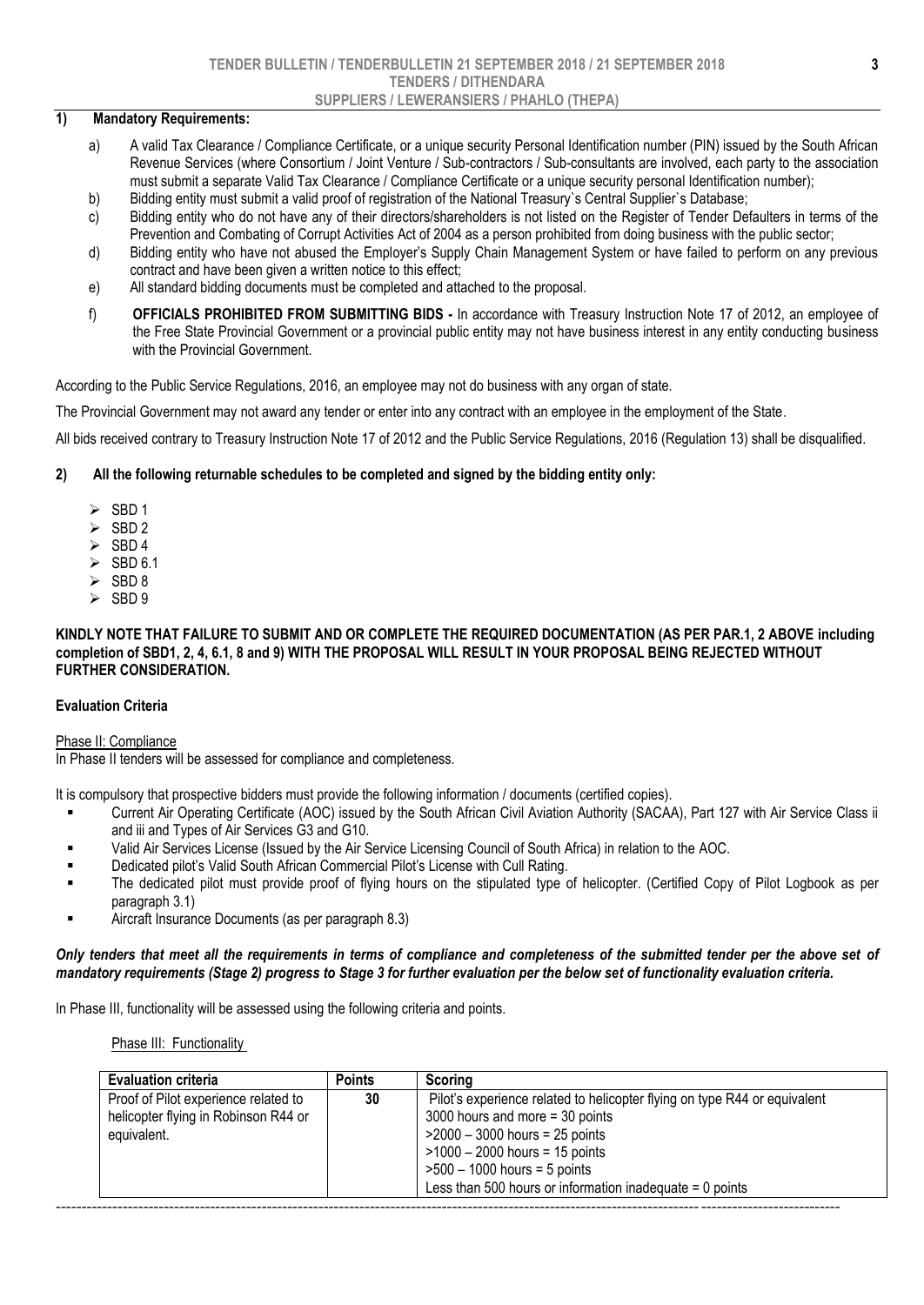### **TENDER BULLETIN / TENDERBULLETIN 21 SEPTEMBER 2018 / 21 SEPTEMBER 2018**

### **TENDERS / DITHENDARA**

| 20<br>$>2000$ hours = 14 points<br>related to game capture operations.<br>>1000 - 2000 hours = 10 points<br>$>700 - 1000$ hours = 7 points<br>$500 - 700$ hours = 4 points<br>Less than 500 hours or information inadequate $= 0$ points<br>2 Points per reference letter indicating game capture service excellence up to a<br>maximum of three references (max 6 points).<br>15<br>Proof of Pilot experience specifically<br>Pilot experience conducting game counts<br>>1500 hours and more = 9 Points<br>related to game counting operations.<br>$>1000 - 1500$ hours = 8 Points<br>$>500 - 1000$ hours = 6 Points<br>$>250 - 500$ hours = 3 Points<br>Less than 250 hours or information inadequate $= 0$ points<br>maximum of three references (max 6 points).<br>15<br>Pilot experience conducting aerial culling<br>Proof of Pilot experience specifically<br>$>100$ hours = 11 Points<br>related to culling operations.<br>$50 - 100$ hours = 5 Points<br>Less than 50 hours or information inadequate $= 0$ points<br>2 Points per reference letter indicating game culling service excellence up to a<br>maximum of two references (max 4 points).<br>Service provider's years of experience in the aviation industry<br>Demonstrated (Proof of) experience<br>10<br>of the service provider with regards<br>More than 5 years = $6$ points<br>to aviation services.<br>$2 - 5$ years = 3 points<br>Less than 2 years or information inadequate $= 0$ points<br>Proof of involvement with similar services and service excellence.<br>1 Point per reference letter indicating service excellence up to a maximum of<br>four references (max 4 points).<br>Proof of the service provider's<br>Service provider runs a licensed helicopter training facility = 2 points<br>10<br>capacity and commitment towards<br>Dedicated Pilot is a licensed helicopter training instructor = 3 point<br>Service provider is involved with a transformation program or is willing to fully<br>transformation (skills transfer)<br>engage with DESTEA's planned transformation program = 5 points<br><b>TOTAL</b><br>100 |                                        | <b>SUPPLIERS / LEWERANSIERS / PHAHLO (THEPA)</b>                                  |
|-----------------------------------------------------------------------------------------------------------------------------------------------------------------------------------------------------------------------------------------------------------------------------------------------------------------------------------------------------------------------------------------------------------------------------------------------------------------------------------------------------------------------------------------------------------------------------------------------------------------------------------------------------------------------------------------------------------------------------------------------------------------------------------------------------------------------------------------------------------------------------------------------------------------------------------------------------------------------------------------------------------------------------------------------------------------------------------------------------------------------------------------------------------------------------------------------------------------------------------------------------------------------------------------------------------------------------------------------------------------------------------------------------------------------------------------------------------------------------------------------------------------------------------------------------------------------------------------------------------------------------------------------------------------------------------------------------------------------------------------------------------------------------------------------------------------------------------------------------------------------------------------------------------------------------------------------------------------------------------------------------------------------------------------------------------------------------------------------------------------------|----------------------------------------|-----------------------------------------------------------------------------------|
|                                                                                                                                                                                                                                                                                                                                                                                                                                                                                                                                                                                                                                                                                                                                                                                                                                                                                                                                                                                                                                                                                                                                                                                                                                                                                                                                                                                                                                                                                                                                                                                                                                                                                                                                                                                                                                                                                                                                                                                                                                                                                                                       | Proof of Pilot experience specifically | Pilot's experience conducting game capture                                        |
|                                                                                                                                                                                                                                                                                                                                                                                                                                                                                                                                                                                                                                                                                                                                                                                                                                                                                                                                                                                                                                                                                                                                                                                                                                                                                                                                                                                                                                                                                                                                                                                                                                                                                                                                                                                                                                                                                                                                                                                                                                                                                                                       |                                        |                                                                                   |
|                                                                                                                                                                                                                                                                                                                                                                                                                                                                                                                                                                                                                                                                                                                                                                                                                                                                                                                                                                                                                                                                                                                                                                                                                                                                                                                                                                                                                                                                                                                                                                                                                                                                                                                                                                                                                                                                                                                                                                                                                                                                                                                       |                                        | 2 Points per reference letter indicating game counting service excellence up to a |
|                                                                                                                                                                                                                                                                                                                                                                                                                                                                                                                                                                                                                                                                                                                                                                                                                                                                                                                                                                                                                                                                                                                                                                                                                                                                                                                                                                                                                                                                                                                                                                                                                                                                                                                                                                                                                                                                                                                                                                                                                                                                                                                       |                                        |                                                                                   |
|                                                                                                                                                                                                                                                                                                                                                                                                                                                                                                                                                                                                                                                                                                                                                                                                                                                                                                                                                                                                                                                                                                                                                                                                                                                                                                                                                                                                                                                                                                                                                                                                                                                                                                                                                                                                                                                                                                                                                                                                                                                                                                                       |                                        |                                                                                   |
|                                                                                                                                                                                                                                                                                                                                                                                                                                                                                                                                                                                                                                                                                                                                                                                                                                                                                                                                                                                                                                                                                                                                                                                                                                                                                                                                                                                                                                                                                                                                                                                                                                                                                                                                                                                                                                                                                                                                                                                                                                                                                                                       |                                        |                                                                                   |
|                                                                                                                                                                                                                                                                                                                                                                                                                                                                                                                                                                                                                                                                                                                                                                                                                                                                                                                                                                                                                                                                                                                                                                                                                                                                                                                                                                                                                                                                                                                                                                                                                                                                                                                                                                                                                                                                                                                                                                                                                                                                                                                       |                                        |                                                                                   |

The Department reserves the right to appoint more than one service providers that meet the specifications and legal requirements and has the licenses relevant and appropriate for this tender requirement not forsaking safety and technical capacity standards.

### *Only tenders that achieve 70% (70 points out of 100) of the functionality evaluation criteria will progress to Stage 4 of evaluation.*

In Stage 4 of the evaluation, Price and B-BBEE contribution level are assessed. Points scored in Stage 2 will not be carried forward to the Stage 3 evaluation. The criteria against which bids will be evaluated in Stage 3 as well as the total points available per criterion are provided below.

| Criteria<br><b>Bid Price</b> | 80  |
|------------------------------|-----|
| <b>B-BBEE Status</b>         | 20  |
| Total                        | 100 |

### **THE BID SHALL CLOSE AT 11h00 ON THE 24 October 2018.**

### **Contact Persons:**

Technical Enquiries may be directed to Ms. N. Nkoe at 051-400-4917.

Bid Enquiries related to the bid may be directed to Mr. T. Kolobe at 051-400-4743.

The bid documents are available free of charge from e-tender website at **[www.etenders.gov.za](http://www.etenders.gov.za/)**.

Please note that the Department reserves the right not to accept any proposal in part or as a whole.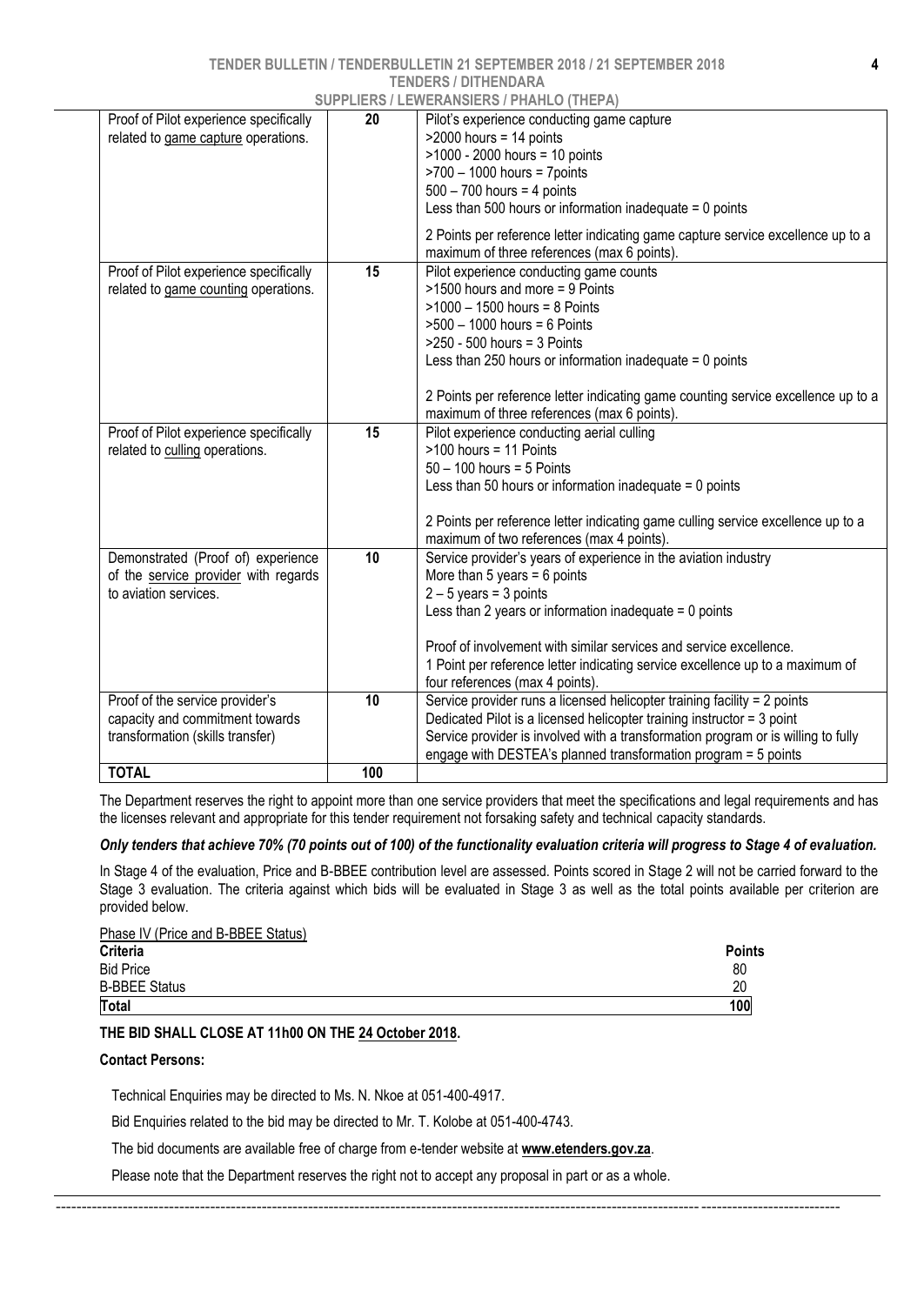### **TENDER BULLETIN / TENDERBULLETIN 21 SEPTEMBER 2018 / 21 SEPTEMBER 2018 TENDERS / DITHENDARA SUPPLIERS / LEWERANSIERS / PHAHLO (THEPA)**

| <b>Bid description</b>                                   | APPOINTMENT OF EVENTS MANAGEMENT COMPANY TO PROVIDE MARKETING,<br>BRANDING, FLOAT DESIGN FOR THE FREE STATE MADEIRA FLOWER FESTIVAL WHICH<br>TAKES PLACE ON 07 AND 08 DECEMBER 2018 IN PARYS, UNDER MANAGEMENT OF<br>FREE STATE GAMBLING, LIQUOR AND TOURISM AUTHORITY. |       |                                                                                                                                   |  |                                                                                                                                  |  |  |  |       |  |  |  |
|----------------------------------------------------------|-------------------------------------------------------------------------------------------------------------------------------------------------------------------------------------------------------------------------------------------------------------------------|-------|-----------------------------------------------------------------------------------------------------------------------------------|--|----------------------------------------------------------------------------------------------------------------------------------|--|--|--|-------|--|--|--|
| Bid number                                               | FSGLTA:03/2018/2019                                                                                                                                                                                                                                                     |       |                                                                                                                                   |  |                                                                                                                                  |  |  |  |       |  |  |  |
| Name of institution                                      | Free State Gambling, Liquor and Tourism Authority                                                                                                                                                                                                                       |       |                                                                                                                                   |  |                                                                                                                                  |  |  |  |       |  |  |  |
| The place where goods, works or services<br>are required | <b>Bloemfontein</b>                                                                                                                                                                                                                                                     |       |                                                                                                                                   |  |                                                                                                                                  |  |  |  |       |  |  |  |
| Closing date and time                                    | $\mathbf{2}$<br>$\mathbf{0}$<br>Date<br>$\mathbf 1$<br>$\mathbf 1$<br>1<br>$\bf{0}$<br>1<br>8<br><b>Time</b>                                                                                                                                                            |       |                                                                                                                                   |  |                                                                                                                                  |  |  |  | 11:00 |  |  |  |
|                                                          | Postal address                                                                                                                                                                                                                                                          |       |                                                                                                                                   |  | Free State Gambling Liquor Tourism and Authority<br><b>111 ZASTRON STREET</b><br><b>WESTDENE</b><br><b>BLOEMFONTEIN</b><br>9300  |  |  |  |       |  |  |  |
| Contact details                                          | Physical address                                                                                                                                                                                                                                                        |       |                                                                                                                                   |  | Free State Gambling, Liquor and Tourism Authority<br><b>111 ZASTRON STREET</b><br><b>WESTDENE</b><br><b>BLOEMFONTEIN</b><br>9300 |  |  |  |       |  |  |  |
|                                                          | Tel                                                                                                                                                                                                                                                                     |       | 051 4040325                                                                                                                       |  |                                                                                                                                  |  |  |  |       |  |  |  |
|                                                          | Fax                                                                                                                                                                                                                                                                     |       | 051 404 0322                                                                                                                      |  |                                                                                                                                  |  |  |  |       |  |  |  |
|                                                          | email                                                                                                                                                                                                                                                                   |       | moreengk@fsglta.gov.za                                                                                                            |  |                                                                                                                                  |  |  |  |       |  |  |  |
|                                                          | Contact person                                                                                                                                                                                                                                                          |       |                                                                                                                                   |  | SCM: Mr K Moreeng<br>Technical: Mr Tshediso Lerumo                                                                               |  |  |  |       |  |  |  |
| Where bids can be collected                              | Free State Gambling Liquor and Tourism Authority<br>111 ZASTRON STREET<br><b>WESTDENE</b><br><b>BLOEMFONTEIN</b><br>9300                                                                                                                                                |       |                                                                                                                                   |  |                                                                                                                                  |  |  |  |       |  |  |  |
| Where bids should be delivered                           | Free State Gambling Liquor and Tourism Authority<br>111 ZASTRON STREET<br><b>WESTDENE</b><br><b>BLOEMFONTEIN</b><br>9300                                                                                                                                                |       |                                                                                                                                   |  |                                                                                                                                  |  |  |  |       |  |  |  |
| Category (refer to annexure A)                           |                                                                                                                                                                                                                                                                         |       |                                                                                                                                   |  |                                                                                                                                  |  |  |  |       |  |  |  |
| Sector                                                   | <b>Event and Marketing</b>                                                                                                                                                                                                                                              |       |                                                                                                                                   |  |                                                                                                                                  |  |  |  |       |  |  |  |
| Region                                                   | Bloemfontein                                                                                                                                                                                                                                                            |       |                                                                                                                                   |  |                                                                                                                                  |  |  |  |       |  |  |  |
|                                                          | Date                                                                                                                                                                                                                                                                    |       | 27 September 2018                                                                                                                 |  |                                                                                                                                  |  |  |  |       |  |  |  |
|                                                          | Time                                                                                                                                                                                                                                                                    | 11H00 |                                                                                                                                   |  |                                                                                                                                  |  |  |  |       |  |  |  |
| <b>Compulsory Briefing Session/Site visit</b>            | Venue                                                                                                                                                                                                                                                                   | 9300  | Bloemfontein<br>Free State Gambling, Liquor and Tourism Authority<br>111 ZASTRON STREET<br><b>WESTDENE</b><br><b>BLOEMFONTEIN</b> |  |                                                                                                                                  |  |  |  |       |  |  |  |

--------------------------------------------------------------------------------------------------------------------------------------------------------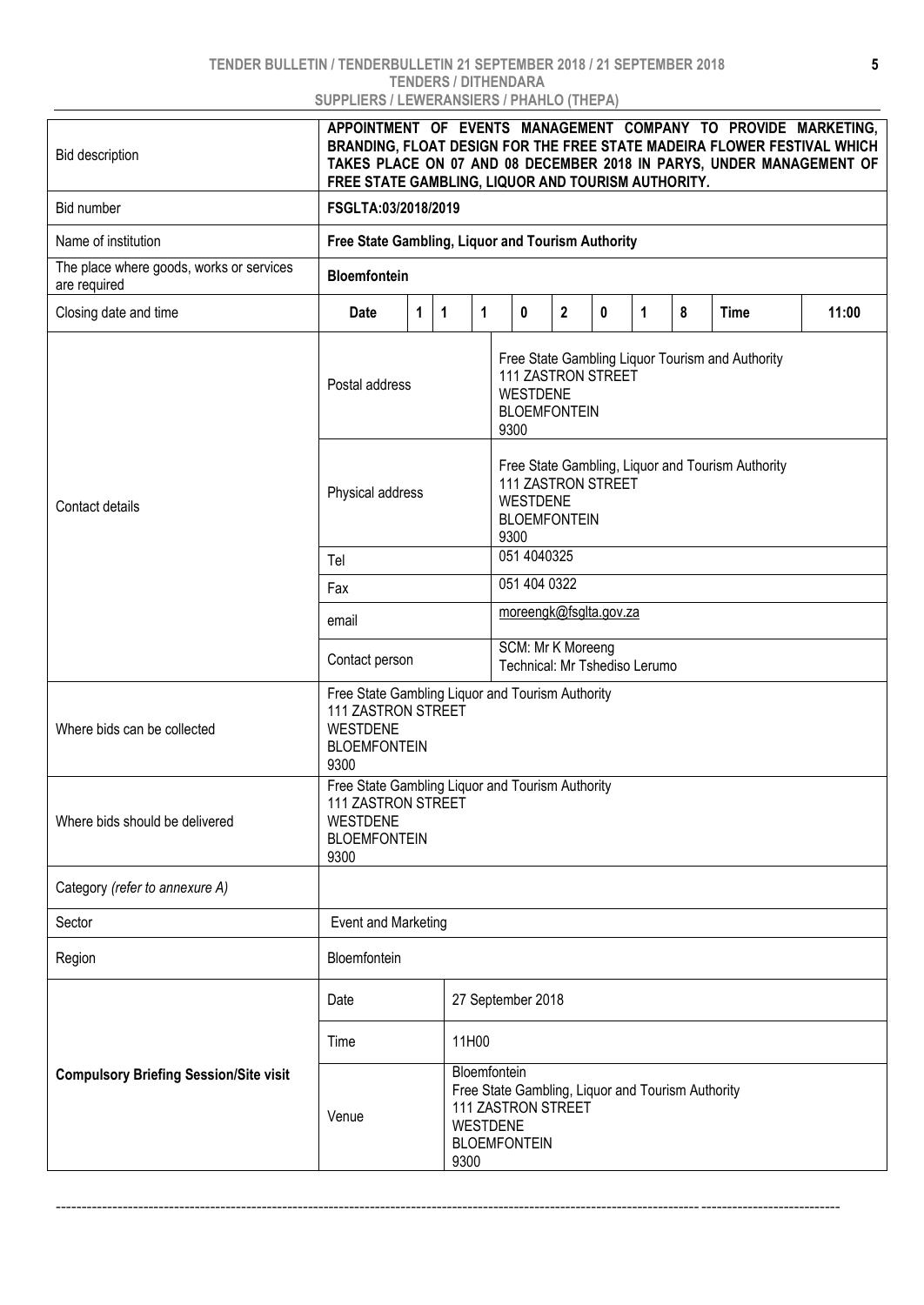### **TENDER BULLETIN / TENDERBULLETIN 21 SEPTEMBER 2018 / 21 SEPTEMBER 2018**

### **TENDERS / DITHENDARA**

| <b>Bid description</b>                                   | <b>SUPPLIERS / LEWERANSIERS / PHAHLO (THEPA)</b><br>APPOINTMENT OF SERVICE PROVIDER TO PROVIDE LOGISTIC SERVICES FOR THE<br>FREE STATE MADEIRA FLOWER FESTIVAL WHICH TAKES PLACE ON 07 AND 08<br>DECEMBER 2018 2018 IN PARYS, UNDER MANAGEMENT OF FREE STATE GAMBLING,<br>LIQUOR AND TOURISM AUTHORITY. |                                                                          |                                                                                                                                   |  |                             |  |  |              |   |             |       |  |  |
|----------------------------------------------------------|---------------------------------------------------------------------------------------------------------------------------------------------------------------------------------------------------------------------------------------------------------------------------------------------------------|--------------------------------------------------------------------------|-----------------------------------------------------------------------------------------------------------------------------------|--|-----------------------------|--|--|--------------|---|-------------|-------|--|--|
| Bid number                                               | FSGLTA:04/2018/2019                                                                                                                                                                                                                                                                                     |                                                                          |                                                                                                                                   |  |                             |  |  |              |   |             |       |  |  |
| Name of institution                                      | Free State Gambling, Liquor and Tourism Authority                                                                                                                                                                                                                                                       |                                                                          |                                                                                                                                   |  |                             |  |  |              |   |             |       |  |  |
| The place where goods, works or services<br>are required | Bloemfontein                                                                                                                                                                                                                                                                                            |                                                                          |                                                                                                                                   |  |                             |  |  |              |   |             |       |  |  |
| Closing date and time                                    | Date                                                                                                                                                                                                                                                                                                    | 0<br>$\overline{2}$<br>$\mathbf{1}$<br>$\mathbf{1}$<br>$\mathbf{1}$<br>0 |                                                                                                                                   |  |                             |  |  | $\mathbf{1}$ | 8 | <b>Time</b> | 11:00 |  |  |
| Contact details                                          | Free State Gambling Liquor Tourism and Authority<br>111 ZASTRON STREET<br>Postal address<br><b>WESTDENE</b><br><b>BLOEMFONTEIN</b><br>9300<br>Free State Gambling, Liquor and Tourism Authority<br><b>111 ZASTRON STREET</b><br><b>WESTDENE</b><br>Physical address<br><b>BLOEMFONTEIN</b>              |                                                                          |                                                                                                                                   |  |                             |  |  |              |   |             |       |  |  |
|                                                          | Tel                                                                                                                                                                                                                                                                                                     |                                                                          |                                                                                                                                   |  | 9300                        |  |  |              |   |             |       |  |  |
|                                                          | Fax                                                                                                                                                                                                                                                                                                     |                                                                          |                                                                                                                                   |  | 051 4040325<br>051 404 0322 |  |  |              |   |             |       |  |  |
|                                                          | email                                                                                                                                                                                                                                                                                                   |                                                                          | moreengk@fsglta.gov.za                                                                                                            |  |                             |  |  |              |   |             |       |  |  |
|                                                          | Contact person                                                                                                                                                                                                                                                                                          |                                                                          | SCM: Mr K Moreeng<br>Technical: Me Refiloe Taku                                                                                   |  |                             |  |  |              |   |             |       |  |  |
| Where bids can be collected                              | Free State Gambling Liquor and Tourism Authority<br>111 ZASTRON STREET<br><b>WESTDENE</b><br><b>BLOEMFONTEIN</b><br>9300                                                                                                                                                                                |                                                                          |                                                                                                                                   |  |                             |  |  |              |   |             |       |  |  |
| Where bids should be delivered                           | Free State Gambling Liquor and Tourism Authority<br>111 ZASTRON STREET<br><b>WESTDENE</b><br><b>BLOEMFONTEIN</b><br>9300                                                                                                                                                                                |                                                                          |                                                                                                                                   |  |                             |  |  |              |   |             |       |  |  |
| Category (refer to annexure A)                           |                                                                                                                                                                                                                                                                                                         |                                                                          |                                                                                                                                   |  |                             |  |  |              |   |             |       |  |  |
| Sector                                                   | Marketing and Event                                                                                                                                                                                                                                                                                     |                                                                          |                                                                                                                                   |  |                             |  |  |              |   |             |       |  |  |
| Region                                                   | Bloemfontein                                                                                                                                                                                                                                                                                            |                                                                          |                                                                                                                                   |  |                             |  |  |              |   |             |       |  |  |
|                                                          | Date                                                                                                                                                                                                                                                                                                    |                                                                          | 27 September 2018                                                                                                                 |  |                             |  |  |              |   |             |       |  |  |
|                                                          | Time                                                                                                                                                                                                                                                                                                    | 11H00                                                                    |                                                                                                                                   |  |                             |  |  |              |   |             |       |  |  |
| <b>Compulsory Briefing Session/Site visit</b>            | Venue                                                                                                                                                                                                                                                                                                   | 9300                                                                     | Bloemfontein<br>Free State Gambling, Liquor and Tourism Authority<br>111 ZASTRON STREET<br><b>WESTDENE</b><br><b>BLOEMFONTEIN</b> |  |                             |  |  |              |   |             |       |  |  |

--------------------------------------------------------------------------------------------------------------------------------------------------------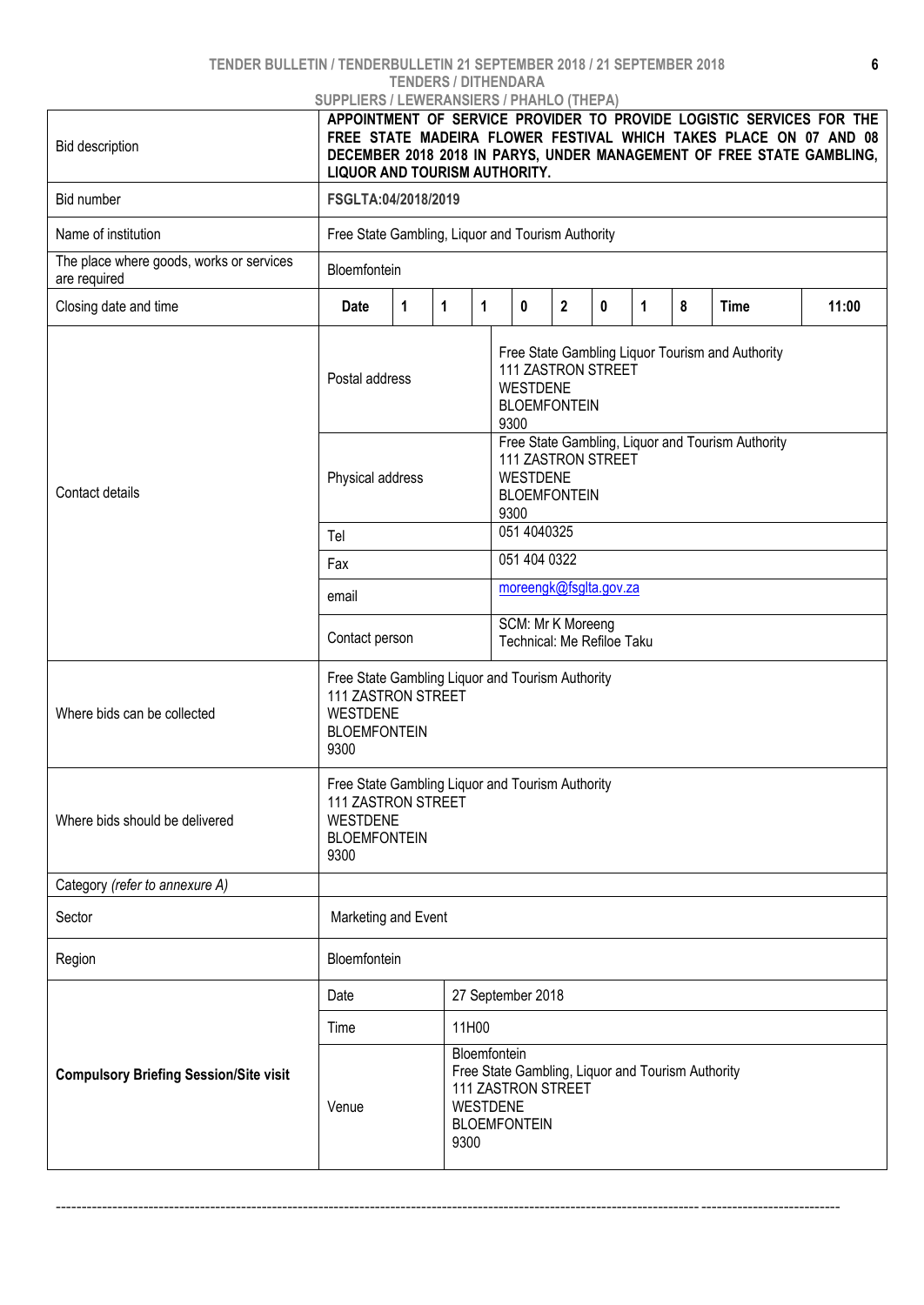### **SELL-BY-TENDER AUCTION:**

### **FREE STATE PROVINCIAL GOVERNMENT DEPARTMENT OF AGRICULTURE AND RURAL DEVELOPMENT: GLEN**

### **SELL-BY-TENDER – DATE 23 OCTOBER 2018 TIME: 08H00 Previously Disadvantaged Individual buyers**

### **53 Cattle (Calf, Heifers and Cows)**

1 Bonsmara Calf (0 month - 4 months), 10 Bonsmara Heifers (8 months – 18 months), 10 Bonmara Oxen (18 months  $-3$  years) and 24 Bonsmara Cow ( $\pm$  3years) ……………………………………………………………….

### **SELL-BY-TENDER – DATE 24 OCTOBER 2018 TIME: 08H00 All prospective buyers**

**41 Cattle (Heifers and Oxen)**

18 Bonsmara Heifersf (8 month - 18 months), 13 Bonsmara Oxen (8 months – 18 Months), 18 Bonsmara Heifers (18 months – 3 years) and 24 Bonsmara Cow  $(\pm 3$ years)

### **IMPORTANT CONDITIONS**

**A refundable cash of R 1000.00 is payable at registration on 23 and 24 October 2018. If the buyer fails to pay for lots awarded to him/her, the deposit will be forfeited and paid over to the FSPG**

Contact person: Mr TD Mohlapo Tel: 051 861 8383, cell 083 7453 988

### **CONDITIONS OF SALES**

Reserve prices are applicable. Cattle to be sold may be added or withdrawn without prior notice. Registration from 8h00 to 9h00 on the 23 October and from 08h00 to 09h00 on the 24 October 2018

> **A certified copy of ID document will be required at registration**. **A valid proof of residence will be required at registration**

Closing time of tenders: strictly 11h00 on both days. The adjudication of bids on both days will be done in accordance with the provisions of the Preferential Procurement Policy Framework Act (B-BBEE).

Successful buyers must remove animals purchased by 11h00 on 26 October 2018 for sell-by-tender at own risk. Ownership and risk will be transferred to the successful bidder immediately after the final payment and animals not purchased on the 23 October will be auctioned on the 24 October 2018.

> Right of admission is reserved. Contact person: Mr A Stofile Tel: 051 – 051 861 8667

**Payment: EFT and Bank guaranteed cheques, made out to the FSPG: Agriculture and marked as "Not Transferable" on acceptance of the highest tender before animals are removed. Animals are sold "voetstoots".**

--------------------------------------------------------------------------------------------------------------------------------------------------------